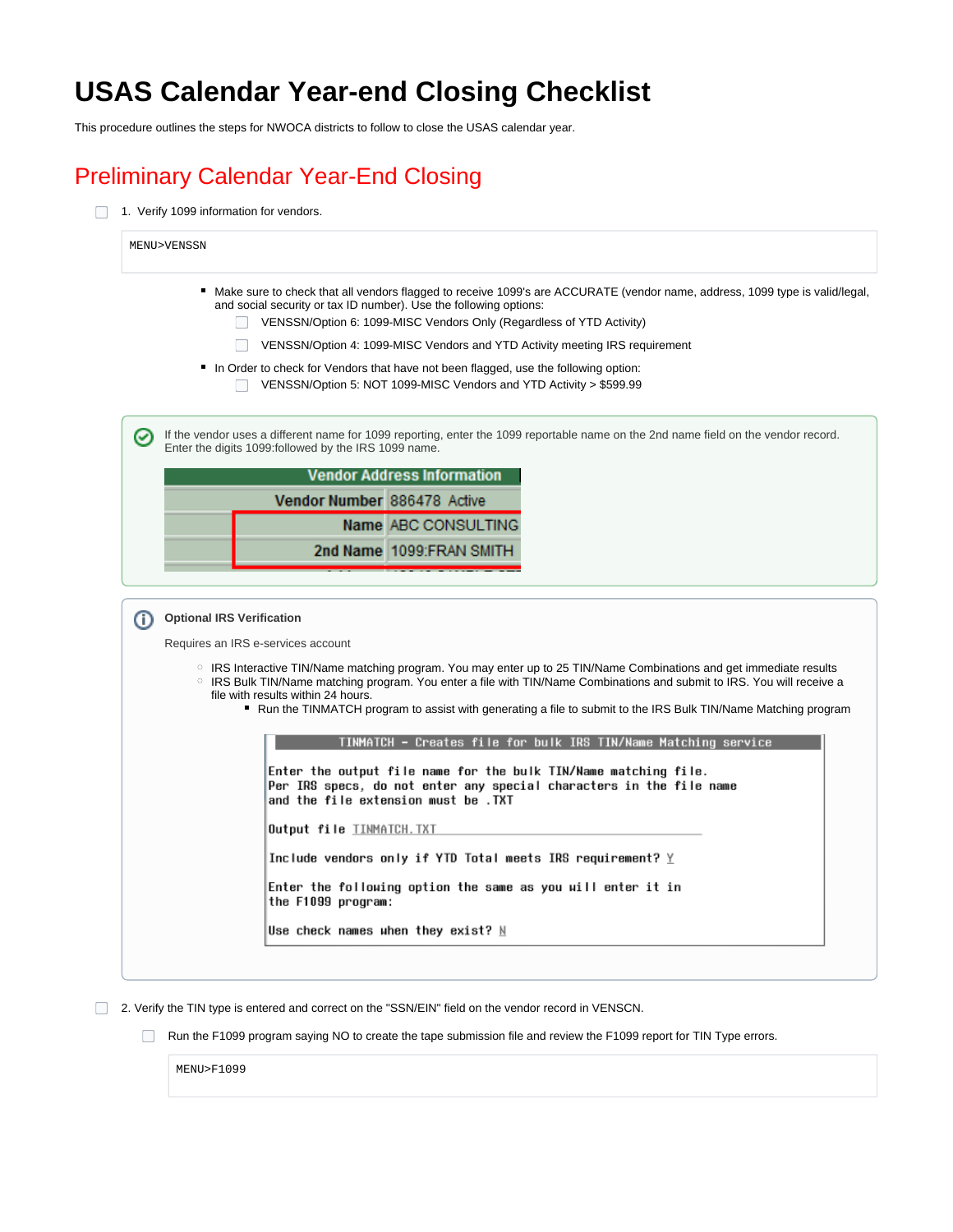

#### Month End Closing

3. Enter all transactions for the current month

- 4. Attempt to reconcile USAS records with your bank(s):
	- o Perform bank reconciliation procedure as described in the [USAS User Guide/Useful Procedures](https://wiki.ssdt-ohio.org/x/-AQZ)
		- $\Box$ In the USAEMSEDT Program, Option 1, Enter your cash reconciliation information

MENU>USAEMSEDT

o Run BALCHK and Outstanding PODETL Reports

| MENU>BALCHK |  |  |
|-------------|--|--|
| MENU>PODETL |  |  |
|             |  |  |
|             |  |  |

 $\Box$ Examine the MTD, YTD, and FYTD expenditure lines on BALCHK report

> Dollar amounts for cash, budget, & approp. accts should all be identical for each line on report ⋒

Examine the MTD, YTD, and FYTD revenue lines on BALCHK report

Ddollar amounts for cash and revenue accounts should be identical for each line on report O)

 $\Box$ Compare Current Encumbered totals from the BALCHK and Outstanding PODETL reports.

0 They should be identical…….. **if not** execute the FIXENC to correct and regenerate BALCHK and compare totals. If the totals still do not balance contact NWOCA personnel for assistance.

5. Run FINSUMM, selecting "Y" to generate the FINDET report for comparison.

| MENU>FINSUMM                                                                                                                                                                                                                                                                                       |
|----------------------------------------------------------------------------------------------------------------------------------------------------------------------------------------------------------------------------------------------------------------------------------------------------|
| ○ This will cause the FINDET report to be generated with identical selection criteria as the FINSUMM and will determine if it<br>balances with FINSUMM.<br>○ The total will display on the screen when run is complete. Compare the total from the FINDET and FINSUMM, they should be<br>identical |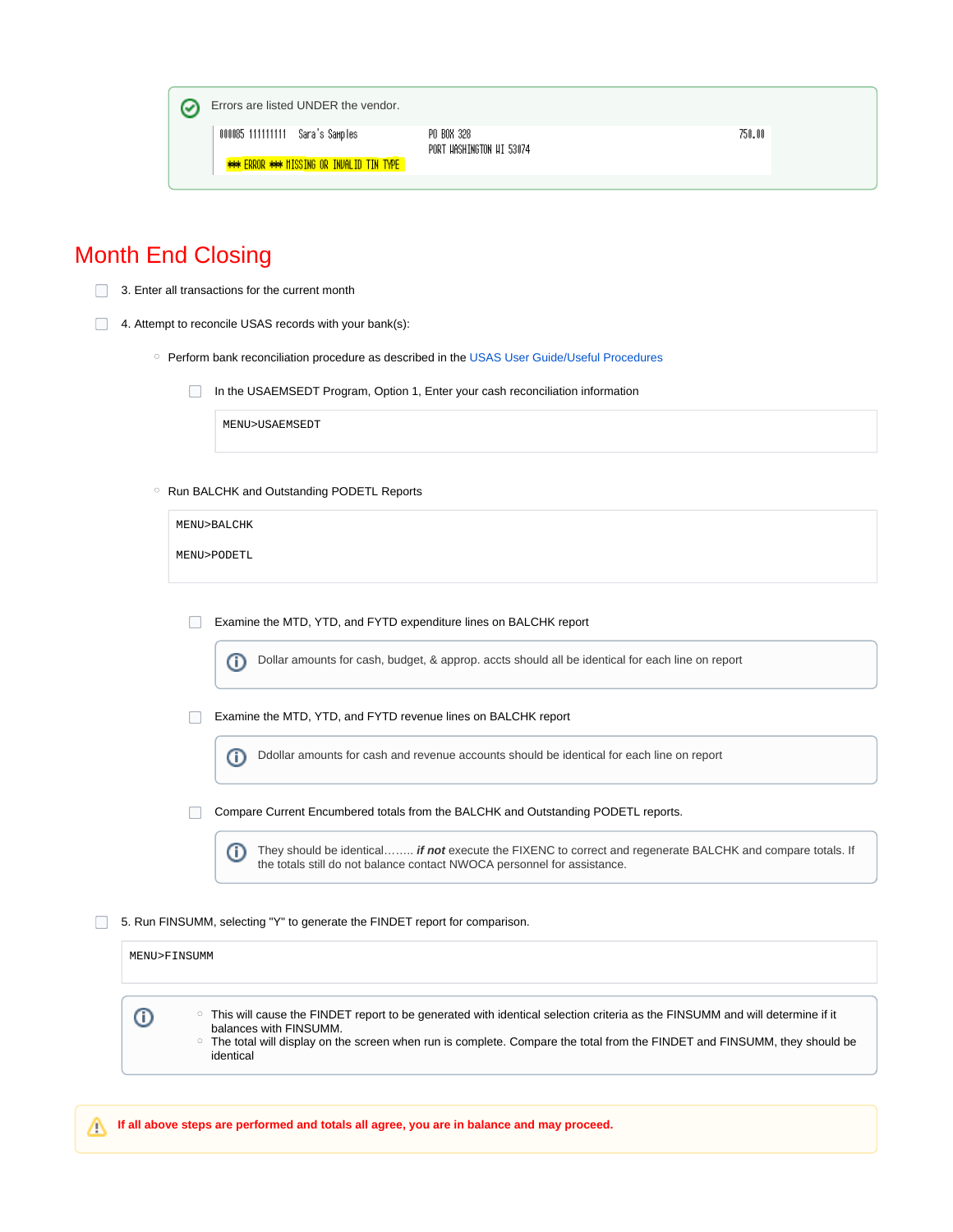|   | 7. Log into your "B" account and at the menu prompt enter the command:                                                                                                                                                                                                                                                                                                                                                             |
|---|------------------------------------------------------------------------------------------------------------------------------------------------------------------------------------------------------------------------------------------------------------------------------------------------------------------------------------------------------------------------------------------------------------------------------------|
|   | MENU>MONTHEND                                                                                                                                                                                                                                                                                                                                                                                                                      |
| ⊕ | %COPY-E-OPENIN, error opening FSA:[DISTRICT]ACCT.IDX;2 as input -RMS-E-FLK, file currently locked by another user<br>THIS IS AN ERROR CONDITION AND THE USER SHOULD INFORM NWOCA IMMEDIATELY                                                                                                                                                                                                                                       |
| Λ | Provided no messages appear in the form described above, the user may proceed                                                                                                                                                                                                                                                                                                                                                      |
|   | 8. Log into your "B" account and at the menu prompt enter the command:                                                                                                                                                                                                                                                                                                                                                             |
|   | MENU>MONTHLYCD                                                                                                                                                                                                                                                                                                                                                                                                                     |
|   | You will be prompted whether you want to generate the reports for NOW or LATER. (NOW would cause it to run immediately and<br>O)<br>LATER will run at night.)                                                                                                                                                                                                                                                                      |
|   | Please IGNORE the message at the end of the MONTHLYCD program that tells you to wait to run ADJUST until after<br>⊘<br>MONTHLYCD has completed. This message is there for the benefit of the majority of the districts around the state who do not<br>utilize monthly copy accounts. As long as you run MONTHLYCD from your "B" account you can set it to run for later and still run<br>ADJUST from your live account immediately |
|   | • Upon completion of Monthly CD you will receive an email message in your "B" account; the reports will be accessible via the<br>following URL: www.nwoca.org/fiscdrom/xx                                                                                                                                                                                                                                                          |
|   | xx meaning the two character abbreviation used for your districts archive account<br>O                                                                                                                                                                                                                                                                                                                                             |
|   | 9. Please verify that the reports appear on the web page and are correct.                                                                                                                                                                                                                                                                                                                                                          |
|   | 10. Generate any additional month-end reports from your "B" account                                                                                                                                                                                                                                                                                                                                                                |
|   | 11. Log into your NORMAL account and run the ADJUST program.                                                                                                                                                                                                                                                                                                                                                                       |
|   | MENU>ADJUST                                                                                                                                                                                                                                                                                                                                                                                                                        |
|   | Select "month end processing" and indicate that all of your transactions for the month are completed. The ADJUST program will                                                                                                                                                                                                                                                                                                      |

### Calendar Year-End Closing

- 12. Generate any additional calendar year end reports such as WORKCOMP
- 13. Perform Calendar Year-End copy

From your **NORMAL** account and at the menu prompt enter the command: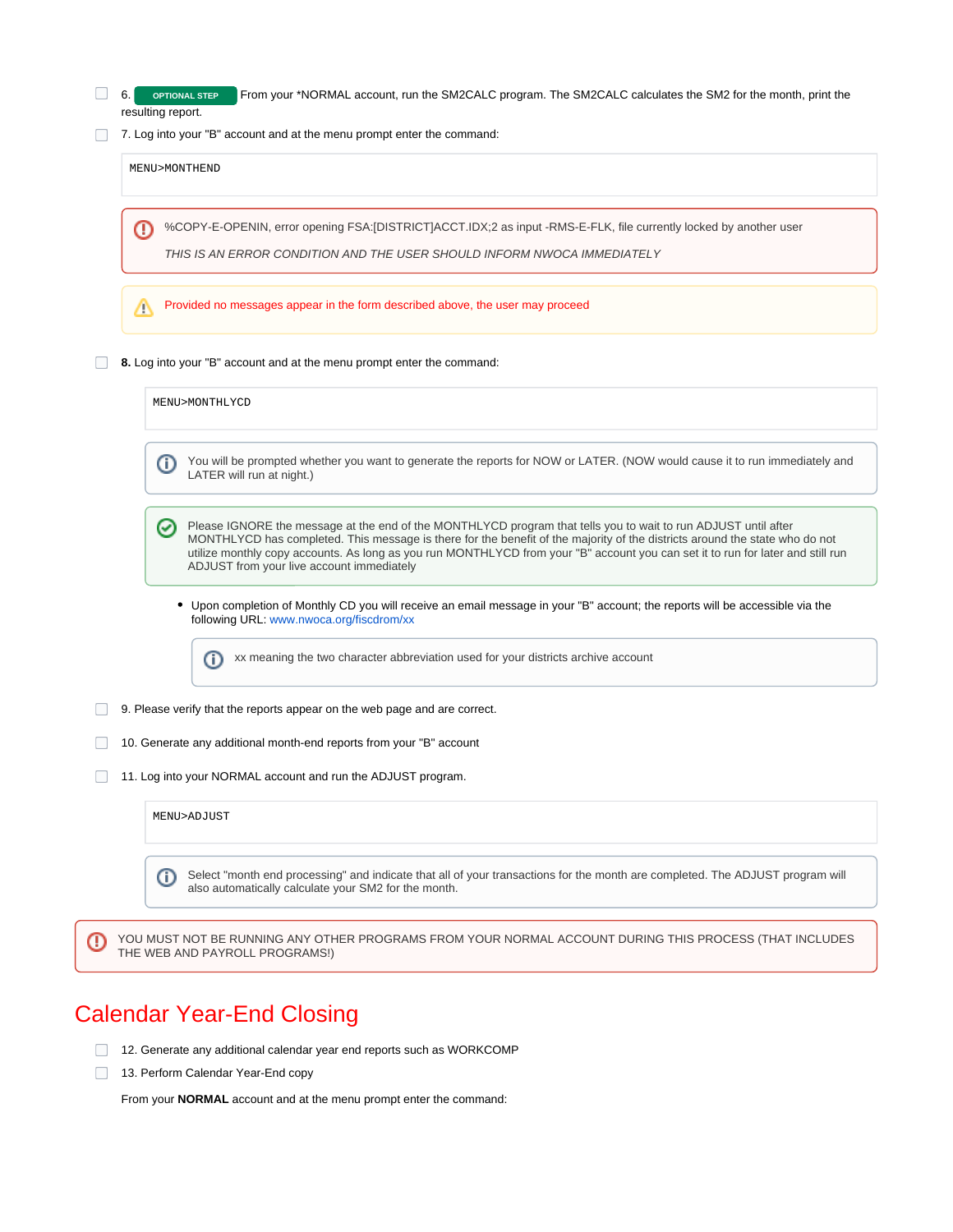|   | 14. Run the program F1099                                                                                                                                                                                                                                                                                                                                                                                                                          |
|---|----------------------------------------------------------------------------------------------------------------------------------------------------------------------------------------------------------------------------------------------------------------------------------------------------------------------------------------------------------------------------------------------------------------------------------------------------|
| Δ | IRS implementing 1099-NEC (Non-employee Compensation) for for CY2020. F1099 program will have the ability to generate for all<br>types, just NEC or just MISC. When running the F1099 program make sure to choose the option B for both.                                                                                                                                                                                                           |
|   | Enter the type of 1099 you wish to generate (M/N/B): $\langle \rangle$<br>B                                                                                                                                                                                                                                                                                                                                                                        |
|   | <b>NWOCA 1099 Printing Deadline</b>                                                                                                                                                                                                                                                                                                                                                                                                                |
|   | Friday, January 21st, 2022                                                                                                                                                                                                                                                                                                                                                                                                                         |
|   | MENU>F1099                                                                                                                                                                                                                                                                                                                                                                                                                                         |
|   | • You will be asked your district information at the beginning of the program. The defaults in the reporting requirements section are                                                                                                                                                                                                                                                                                                              |
|   | the recommended settings but can be overwritten if desired.<br>Be sure to say Y create a tape file as this is the file that will be sent to the IRS.                                                                                                                                                                                                                                                                                               |
|   | $\bm{\omega}$<br>report file disappears after 48 hours.                                                                                                                                                                                                                                                                                                                                                                                            |
|   | • Contact NWOCA personnel by email (mail_staff_fis@nwoca.org) within 48 hours of running the F1099 program to print 1099's as the<br>Include in your email how you would like to receive your 1099s. You may either pick them up at the Archbold Office (by<br>☑<br>appointment only) or we can send them via UPS.                                                                                                                                 |
|   | After NWOCA receives the email we check to see that all the necessary F1099 files were created. We rename the files to a<br>⋔<br>different extension in order to save them for later use. We take the F1099.DAT file and merge it with the EDGE software<br>designed to generate 1099 forms to print on self-sealing 1099-MISC and 1099-NEC laser forms. Each district will receive the<br>following packet once the forms are printed and sealed. |
|   | $\circ$ Copies of each 1099 (1099 vendor copy and district copy)<br>• The VENDOR copy is sealed and ready for postage and mailed out<br>The DISTRICT copy is an 8 $\frac{1}{2}$ x 11 print-out (two vendors printed per page)<br>The F1099.TXT report<br>Instructions on how to distribute the 1099s                                                                                                                                               |

MENU>VENHIRE

 $\odot$